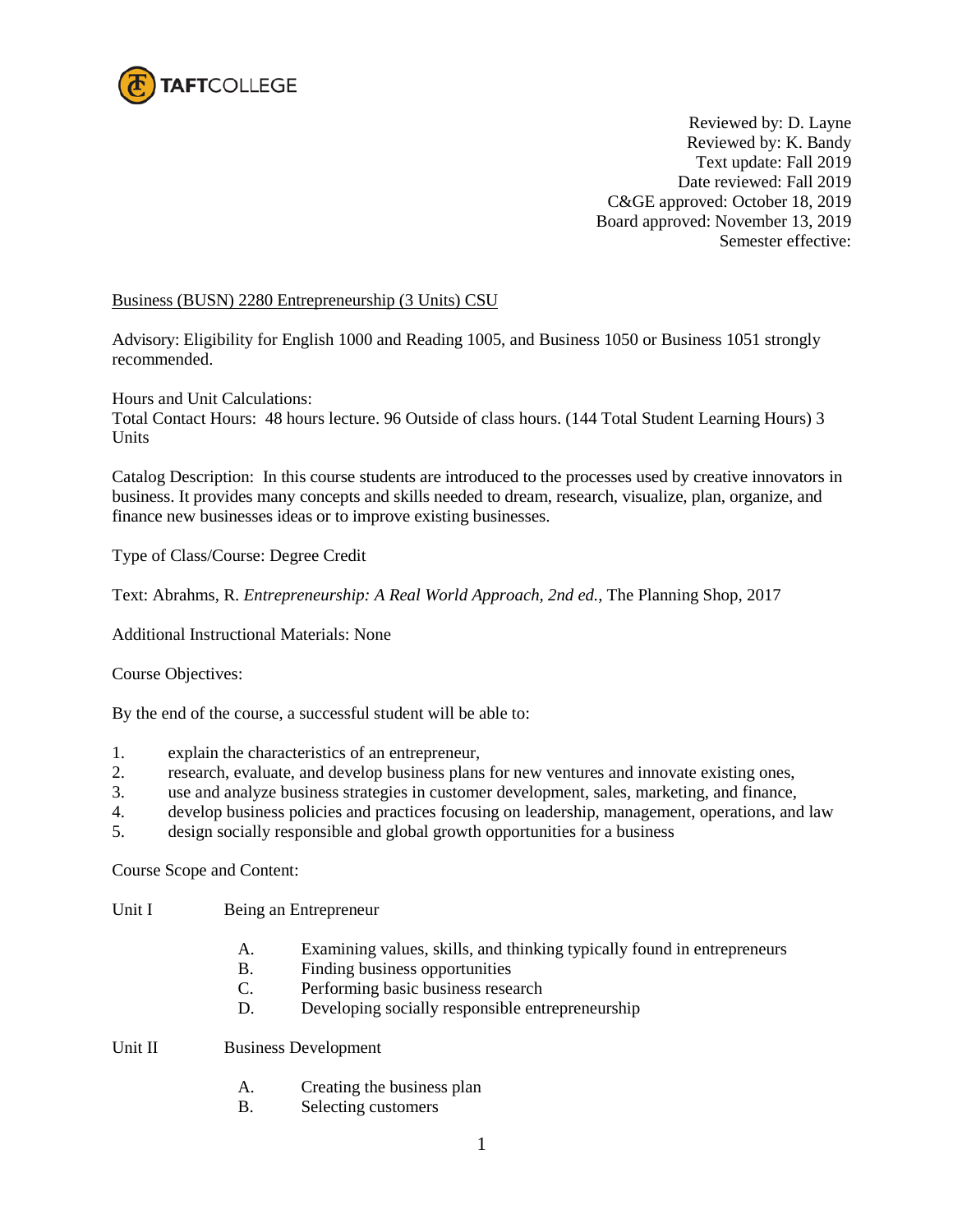

- C. Constructing business strategies
- D. Financing the business or innovation
- E. Comparing marketing strategies
- F. Developing sales and distribution channels

Unit III Internal Operations

- A. Developing management and leadership for the business
- B. Exploring human resource options
- C. Establishing operating procedures and policies
- D. Utilizing technology in the new venture or innovation
- E. Reviewing possible legal issues and requirements

Unit IV Growing the Business

- A. Expanding a business locally
- B. Considering global development and expansion

Learning Activities Required Outside of Class:

The students in this class will spend a minimum of 6 hours per week outside of the regular class time doing the following:

- 1. Studying class notes
- 2. Completing required reading
- 3. Writing responses, reflections, analysis, and evaluations
- 4. Answering questions
- 5. Solving problems presented in activities or exercises
- 6. Contributing to group projects

Methods of Instruction:

- 1. Lectures and discussions
- 2. Demonstrations and visual aids
- 4. Guest speakers
- 5. Role playing in business scenarios
- 6. Multimedia presentations
- 7. Group explorations

Methods of Evaluation:

- 1. Writing assignments, including:
	- a. written homework from chapters
	- b. group reports
	- c. chapter critical analysis reflections
	- d. case studies
	- e. survey responses and analysis
- 2. Skill demonstrations, including:
	- a. class performance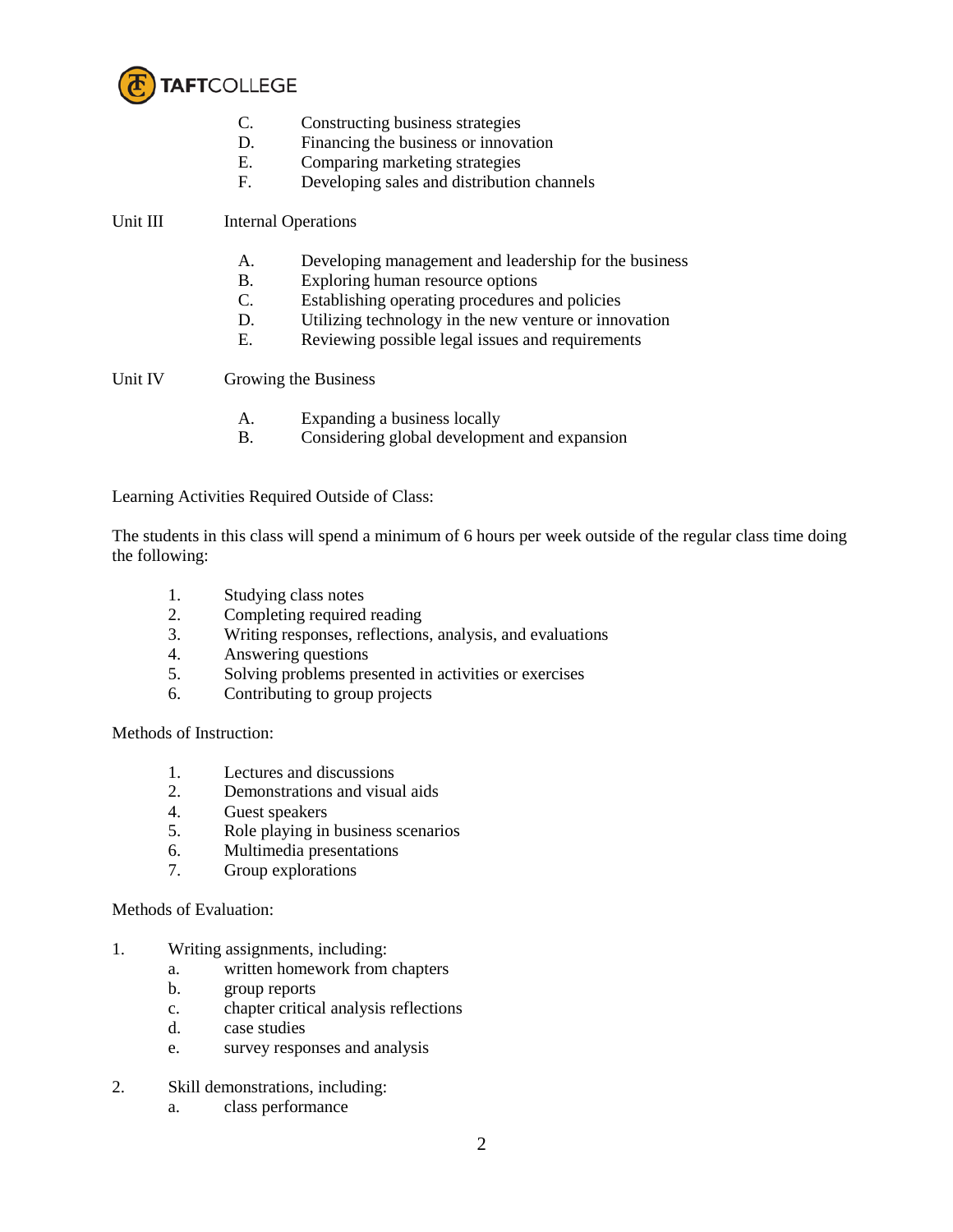

- b. performance exams
- c. performance in business scenarios
- d. role-playing and group activities
- e. oral presentations and demonstrations
- f. discussion responses
- g. survey responses and analysis<br>h. creativity and innovation in bu
- creativity and innovation in business
- 3. Projects, including:
	- a. multimedia presentations
	- b. business scenario responses
	- c. action plans<br>d. formal writte
	- formal written reports
	- e. portfolio
	- f. community service projects
	- g. building new case studies
	- h. business plans
	- i. business innovation studies

## Supplemental Data:

| TOP Code:                    | 0506.40 Small Business Entrepreneurship                              |
|------------------------------|----------------------------------------------------------------------|
| <b>SAM Priority Code:</b>    | <b>B:</b> Advanced Occupational                                      |
| <b>Distance Education:</b>   | N/A                                                                  |
| Funding Agency:              | Y: Not Applicable(funds not used)                                    |
| Program Status:              | 1: Program applicable                                                |
| Noncredit Category:          | Y: Not Applicable, Credit Course                                     |
| <b>Special Class Status:</b> | N: Course is not a special class                                     |
| <b>Basic Skills Status:</b>  | N: Course is not a basic skills course                               |
| Prior to College Level:      | Y: Not applicable                                                    |
| Cooperative Work Experience: | N: Is not part of a cooperative work experience education<br>program |